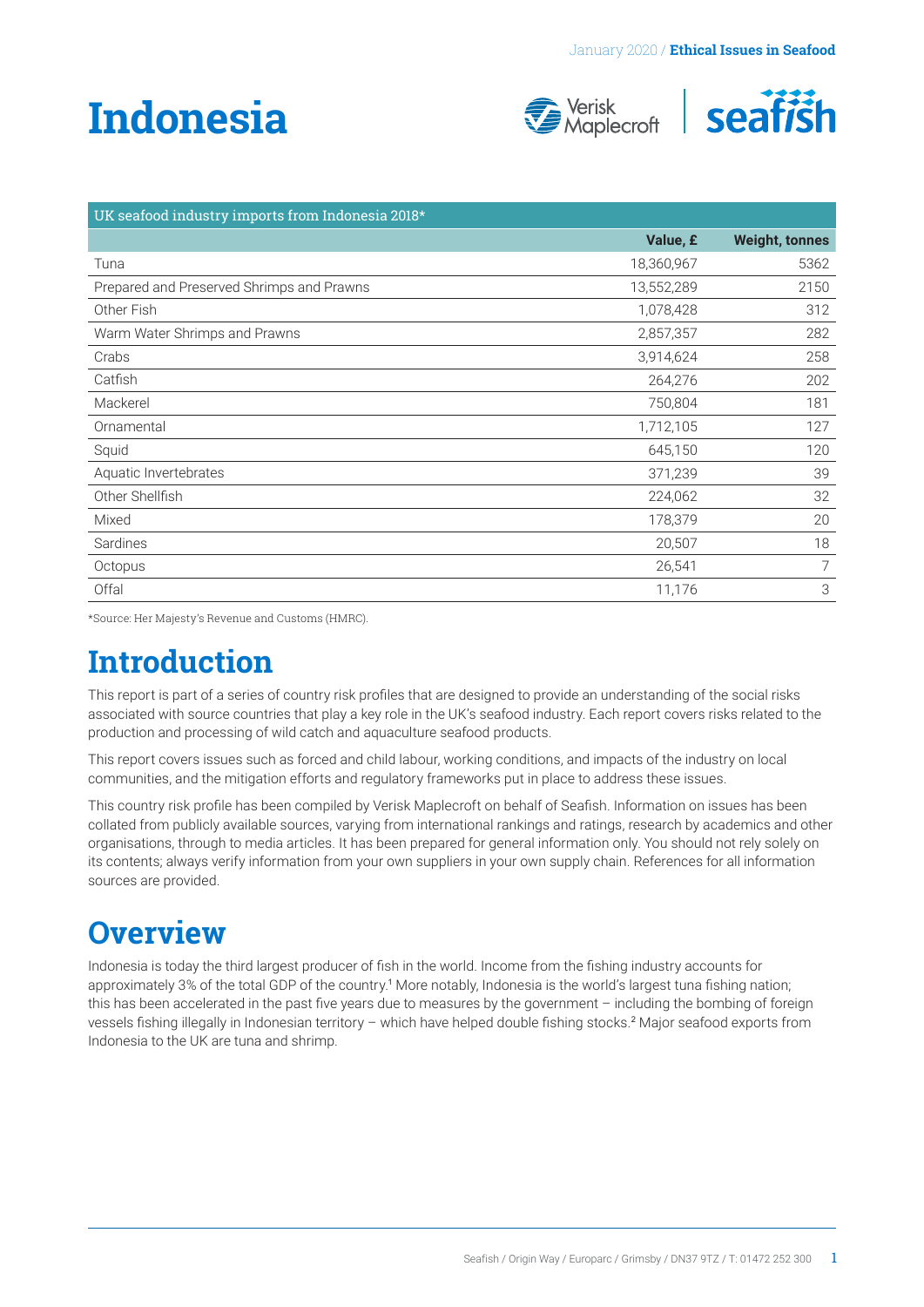# <span id="page-1-0"></span>**Social Risks**

Reports indicate high risks of workplace exploitation, conditions of modern slavery and child labour across Indonesian fish and seafood value chains. The Global Slavery Index, which assesses the top 20 fishing countries for risks of modern slavery, classifies Indonesia as 'Medium Risk'.<sup>[3](#page-4-0)</sup> The International Organization for Migration (IOM) reports "systematic and highly organized deceptive recruitment and exploitation of fishers and seafarers from multiple source countries in South East Asia". Exploitative practices include excessive hours and physical abuse, including the alleged murder of workers.[4](#page-4-0)

The US Department of State's 2019 Trafficking in Persons Report places the country in Tier 2, also indicating moderate risks.<sup>[5](#page-4-0)</sup> Indonesia is regarded as a major source country for trafficked workers in the fishing industry in neighbouring countries and is less of a destination nation. Indonesian fishermen are trapped on vessels operated by Japanese, Taiwanese and South African operators.<sup>[6](#page-4-0)</sup> However, men, women and children are also subjected to conditions of forced labour in Indonesia's own fishing and fish processing industries.<sup>[7](#page-4-0)</sup>

The shrimp farming industry is dispersed and dominated by smallholders, raising risks associated with informal employment practices and the use of child labour. The US Department of Labor lists the Indonesian fishing and seafood processing industries as engaging in the worse forms of child labour. Children can be trafficked and used in dangerous tasks, exposed to unhealthy work environments, and forced to work long hours.<sup>[8](#page-4-0)</sup>

Government efforts to identify and prevent labour rights abuses in the fishing industry are limited by corruption and uncoordinated state agencies, several of which have poorly defined and overlapping responsibilities.<sup>[9](#page-4-0)</sup> Seafood certification schemes have tended to focus on environmental issues, but initiatives such as the Framework for Social Responsibility in the Seafood Sector, established in 2015, are bringing together the major seafood certifications to develop common standards for assessing labour rights issues in the sector.<sup>[10](#page-4-0)</sup>

**Seafood and fish processing plants are more centralised, but NGOs have highlighted poor working practices at shrimp processing and tuna canning factories.** These include low, but legal wages, unpaid work to meet production targets, exposure to dangerous chemicals, poor sanitation provision, lack of drinking water, restricted union access, and abusive supervision. The workforce is predominately female and informal employment arrangements allow employers to fire and rehire workers at their convenience.<sup>[11](#page-4-0)</sup>

# **Regulations and risk mitigation**

Indonesia is making great efforts to eradicate illegal fishing. Joko Widodo, the current president of Indonesia has been working closely with Susi Pudjiastuti, the country's fisheries minister, to establish some policies tackling illegal, unregulated and unreported (IUU) fishing. This includes banning fish transfers at sea, blowing up illegal fishing vessels, prohibiting the use of trawl and seine nets, and imposing a moratorium on permits for foreign boats.<sup>[12](#page-4-0)</sup>

Despite effective measures, it still remains difficult to go after the ultimate owners and operators of vessels engaged in IUU. This is because owners are known to register their vessel under the name or term "a chauffeur or pedicab driver". In order to tackle this, Indonesia approved the International Declaration on Transnational Organised Crime in the Global Fishing Industry. This partnership with the United Nations Convention against Transnational Organised Crime (UNTOC), allows the country to extradite the owners.

The Indonesian government has also been revising its fisheries law to include a provision on punishing corporate and beneficial owners. Ocean campaigners and activists are confident that this will be a key to tackling IUU.[13](#page-4-0)

# **International conventions and rankings**

The following tables indicate which international labour conventions Indonesia has ratified. The ratification of these conventions is a good indicator of a source country's commitment to enforcing internationally accepted best practices in the seafood industry when combined with thorough national legislation and well-resourced enforcement mechanisms.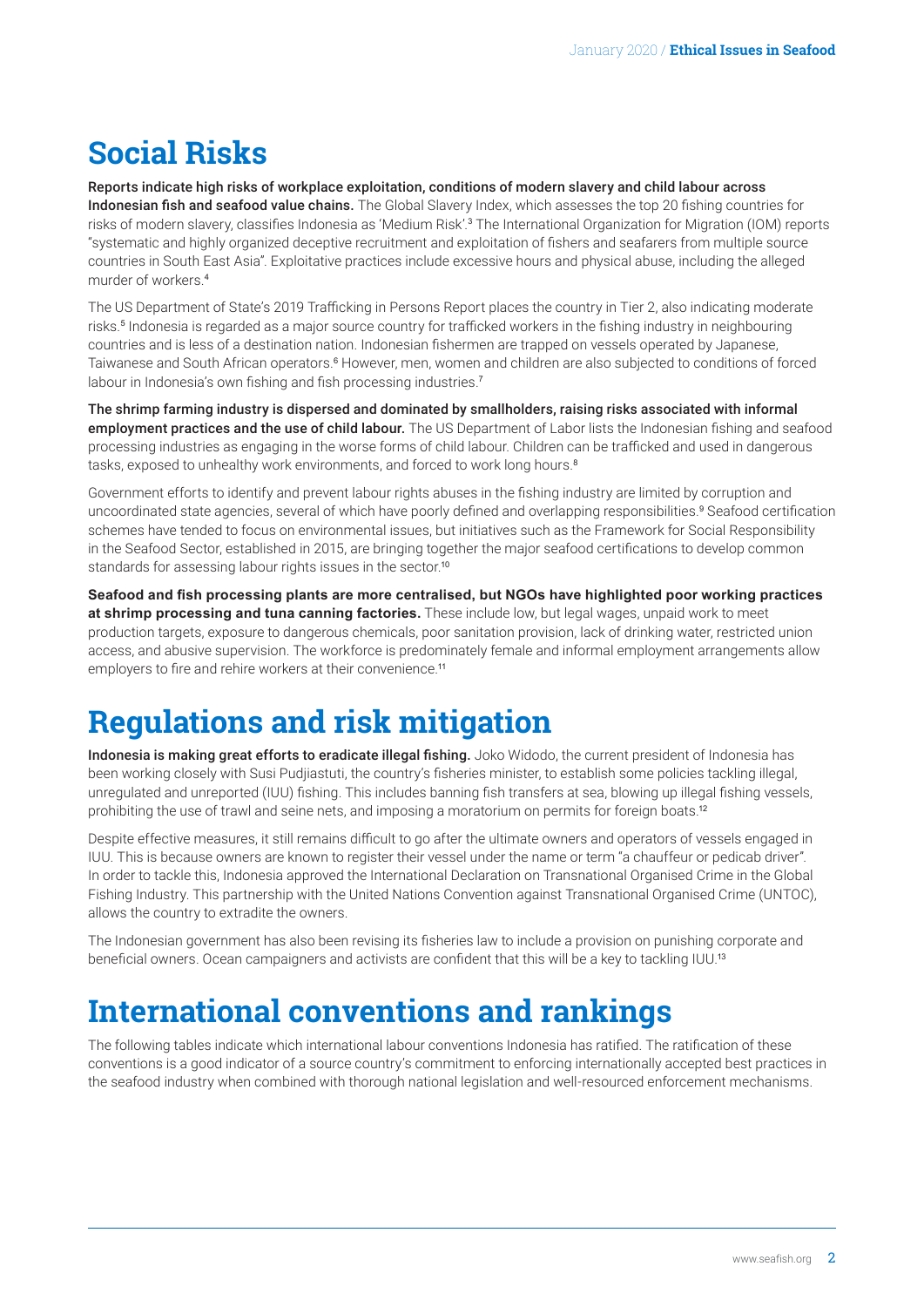| International Labour Organization (ILO) Conventions                     | Ratification |
|-------------------------------------------------------------------------|--------------|
| Freedom of Association and Protection of the Right to Organise (No. 87) | Yes          |
| Right to Organise and Collective Bargaining (No. 98)                    | Yes          |
| Forced Labour (No. 29)                                                  | Yes          |
| Abolition of Forced Labour (No. 105)                                    | Yes          |
| Equal Remuneration (No. 100)                                            | Yes          |
| Discrimination (Employment and Occupation) (No. 111)                    | Yes          |
| Minimum Age (No. 138)                                                   | Yes          |
| Worst Forms of Child Labour (No. 182)                                   | Yes          |
| Hours of Work (Industry) (No.1)                                         | <b>No</b>    |
| Weekly Rest (Industry) (No.14)                                          | <b>No</b>    |
| Protection of Wages (No. 95)                                            | <b>No</b>    |
| Minimum Wage Fixing (No.131)                                            | <b>No</b>    |
| Occupational Safety and Health (No. 155)                                | <b>No</b>    |
| Occupational Health Services (No. 161)                                  | <b>No</b>    |
| Labour Inspection (No. 81)                                              | Yes          |
| Private Employment Agencies (No. 181)                                   | <b>No</b>    |
| Work in Fishing Convention (No. 188)                                    | <b>No</b>    |
| Maritime Labour Convention (No. 186)                                    | Yes          |

| Ratification |
|--------------|
|              |
|              |
|              |
|              |
|              |
|              |
|              |

| Other Conventions                                                                            | Ratification |
|----------------------------------------------------------------------------------------------|--------------|
| FAO Agreement on Port State Measures to Prevent, Deter and Eliminate Illegal, Unreported and | Yes          |
| Unregulated Fishing                                                                          |              |

# **Rankings in global indices**

#### **US Department of State Trafficking in Persons (TIP) Report**

The TIP report is released annually by the US Department of State and offers a summary of the laws and enforcement efforts of various countries with respect to human trafficking. Specifically, it ranks countries based on a '3P paradigm' of prosecuting traffickers, protecting victims and preventing crime. Scoring on these elements is then collated to give each country a ranking. The rankings range from Tier 1 which indicates governments of countries that fully comply with the Trafficking Victims Prevention Act (TVPA) minimum standards for the elimination of trafficking to Tier 3 for the governments of countries that do not fully comply with the TVPA's minimum standards and are not making significant efforts to do so.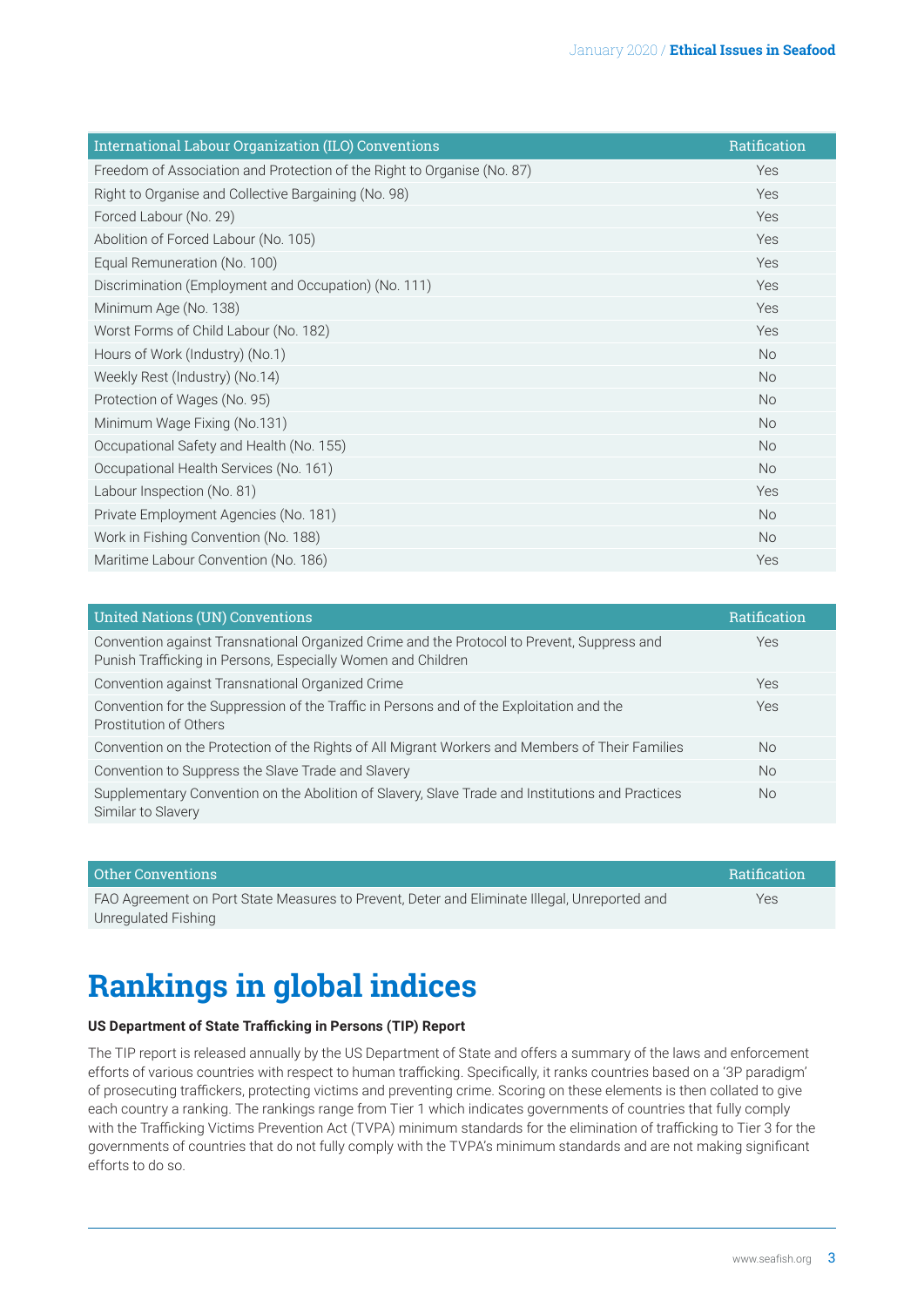#### <span id="page-3-0"></span>Rating: Tier 2

According to the US Department of State's 2019 Trafficking in Persons report, the Government of Indonesia does not fully meet the minimum standards for the elimination of trafficking but is making significant efforts to do so.<sup>[14](#page-4-0)</sup>

#### **Global Slavery Index**

The 2018 Global Slavery Index measures the extent of modern slavery country by country, and the steps governments are taking to respond to this issue, to objectively measure progress toward ending modern slavery.

There are two rankings:

1. Rankings of countries by prevalence of the population in modern slavery. Rankings range from 1 to 167 - with 1 the worst and 167 the best, in terms of the prevalence of slavery.

2. Rank of countries in terms of Government response to the issue. This is an indication of how governments are tackling modern slavery. This ranking ranges from AAA at the top to D at the bottom, with AAA denoting the most effective and comprehensive Government response.

#### For prevalence Indonesia's ranking is: 74/167 (where a ranking of 1 indicates highest risk).

Overall, Indonesia is considered a mid to high risk country scored on the index. According to the special report on the fishing sector, it is considered a medium risk country for modern slavery in the industry.<sup>[15](#page-4-0)</sup>

In terms of Government response Indonesia ranks BB. This indicates government has introduced a response to modern slavery that includes short-term victim support services, a criminal justice framework that criminalises some forms of modern slavery, a body to coordinate the response, and protection for those vulnerable to modern slavery. There may be evidence that some government policies and practices may criminalise and/or cause victims to be deported and/or facilitate slavery.

#### **EU Illegal, Unreported and Unregulated Fishing Carding Process/Watch List**

Under the IUU Regulation, non-EU countries identified as having inadequate measures in place to prevent and deter this activity may be issued with a formal warning (yellow card) to improve. If they fail to do so, they face having their fish banned from the EU market (red card) among other measures.

Indonesia is not on the EU IUU Watch List.